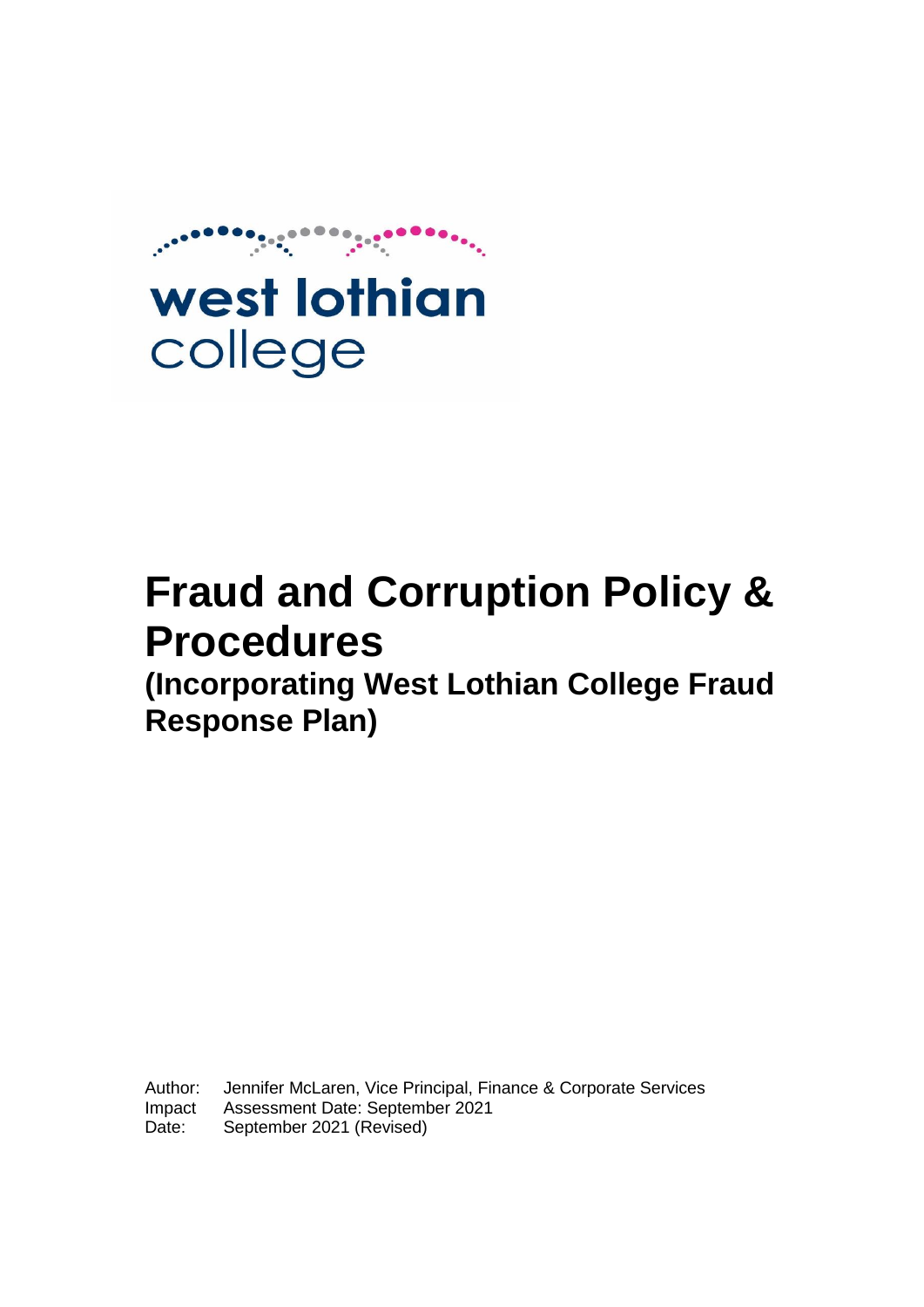# **Contents**

| $\mathbf 1$    |  |
|----------------|--|
| 2 <sup>1</sup> |  |
| 3              |  |
| 4              |  |
| 5              |  |
| 6              |  |
| $\overline{7}$ |  |
| 8              |  |
| 9              |  |
|                |  |
|                |  |
|                |  |
|                |  |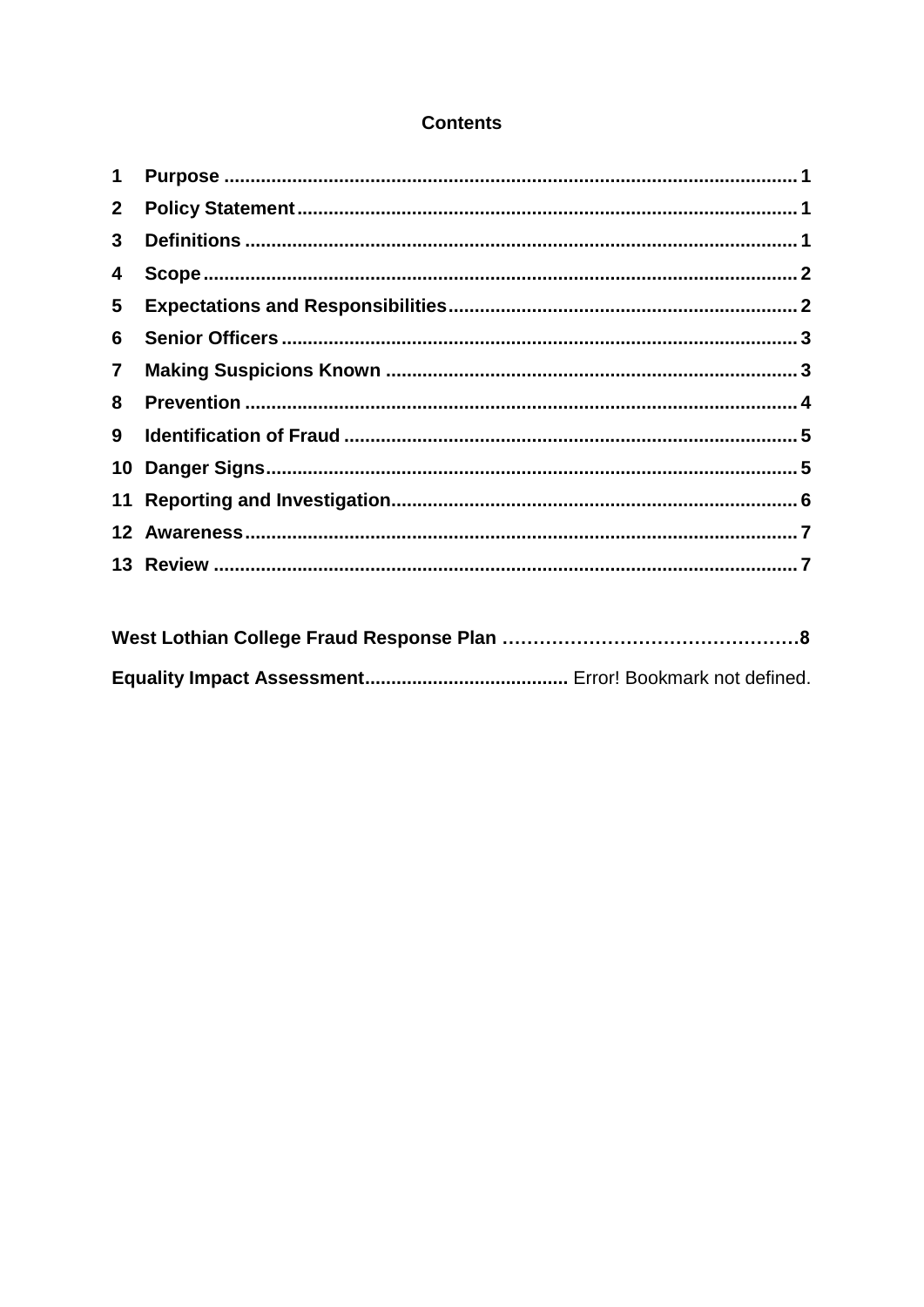# <span id="page-2-0"></span>**Statement of Inclusiveness**

West Lothian College is an inclusive organisation and all policies, procedures, strategies, plans, provisions, criteria, functions, practices and activities, including decisions and the delivery of services are assessed to consider the impact on staff and students covered by the Equalities Act 2010 by the completion of an Equalities Impact Assessment (EIA).  Protected characteristics are defined as age, disability, gender reassignment, marriage or civil partnership (in employment only), pregnancy and maternity, race, religion or belief, sex, sexual orientation. 

# **1 Purpose**

The purpose of this document is to communicate the college policy and procedures for the avoidance of fraud and corruption.

# <span id="page-2-1"></span>**2 Policy Statement**

The college is committed to providing a high standard of service and accountability. An important aspect of this is a policy which protects against fraud and corruption within the college and from external sources.

# <span id="page-2-2"></span>**3 Definitions**

*'Fraud'* means the illicit gaining of cash or other benefit by deception. '*Corruption'* means the dishonest influence of actions and decisions.

### *'Bribery'*

A bribe is an offer or promise of a financial or other advantage, designed to induce another person to perform improperly in their position of trust and responsibility. The Bribery Act 2010 is UK-wide legislation that:

- Makes it a criminal offence to give, promise or offer a bribe and to request, agree to receive or accept a bribe either at home or abroad.
- Increases the maximum penalty for bribery from seven to 10 years imprisonment, with an unlimited fine.
- Introduces a corporate offence of failure to prevent bribery by persons working on behalf of a business.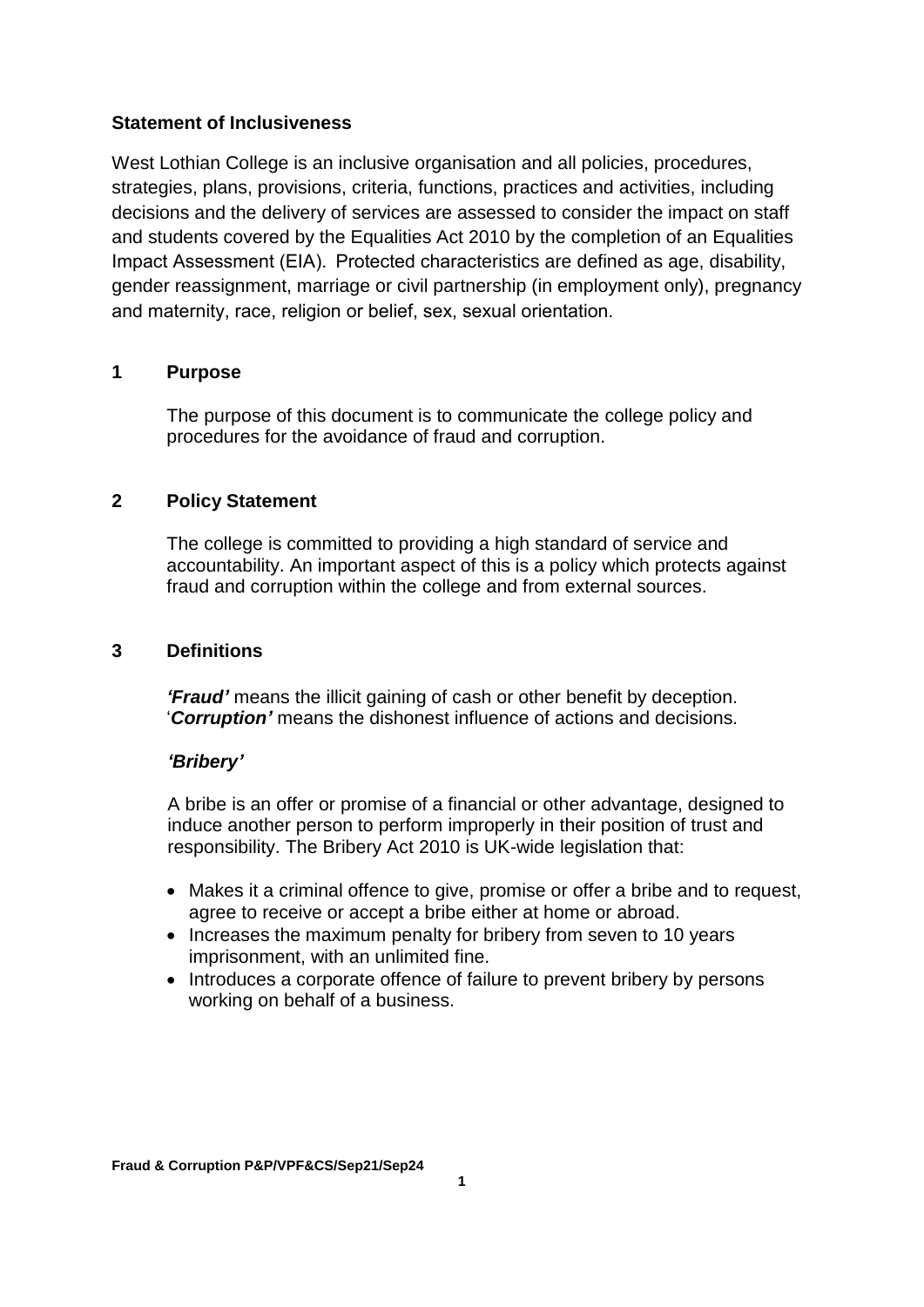# <span id="page-3-0"></span>**4 Scope**

- 4.1 The college recognises that it is already subject to a high degree of external scrutiny of its affairs by a variety of parties. This includes the general public, staff, students, Internal Auditors, Board of Governors, Members of the Scottish Parliament (MSPs), OSCR, the Scottish Funding Council (SFC), External Auditors, Skills Development Scotland, HM Revenue and Customs and Audit Scotland.
- 4.2 The college has internal and external auditors who advise the Board of Governors about the adequacy of arrangements for the prevention and detection of fraud and corruption.
- 4.3 While this external scrutiny assists in protecting against fraud and corruption, the college believes a clear statement of its own policy is needed.
- 4.4 The key elements of the college's policy to combat fraud and corruption are:
	- An open and honest culture
	- Adequate preventative measures
	- Systems for detection and investigation
	- Understanding and awareness within the college
	- The adoption of a 'Whistle Blowing' policy.
- 4.5 This policy should be read in conjunction with the college's Financial Regulations and Equalities Policy & Procedure (2018).

# <span id="page-3-1"></span>**5 Expectations and Responsibilities**

- 5.1 Board members and staff at all levels are expected to behave with integrity and propriety and to act within the law and the regulations, procedures and practices laid down in relation to the conduct of the college's business. The college believes this is achieved best through the promotion of an atmosphere of honesty and openness.
- 5.2 The Board is responsible for ensuring that the risks associated with fraud and corruption are managed effectively across all parts of the college and encourages members and staff to raise any concerns they have about fraud and corruption immediately they occur. It will treat all concerns raised seriously and in confidence.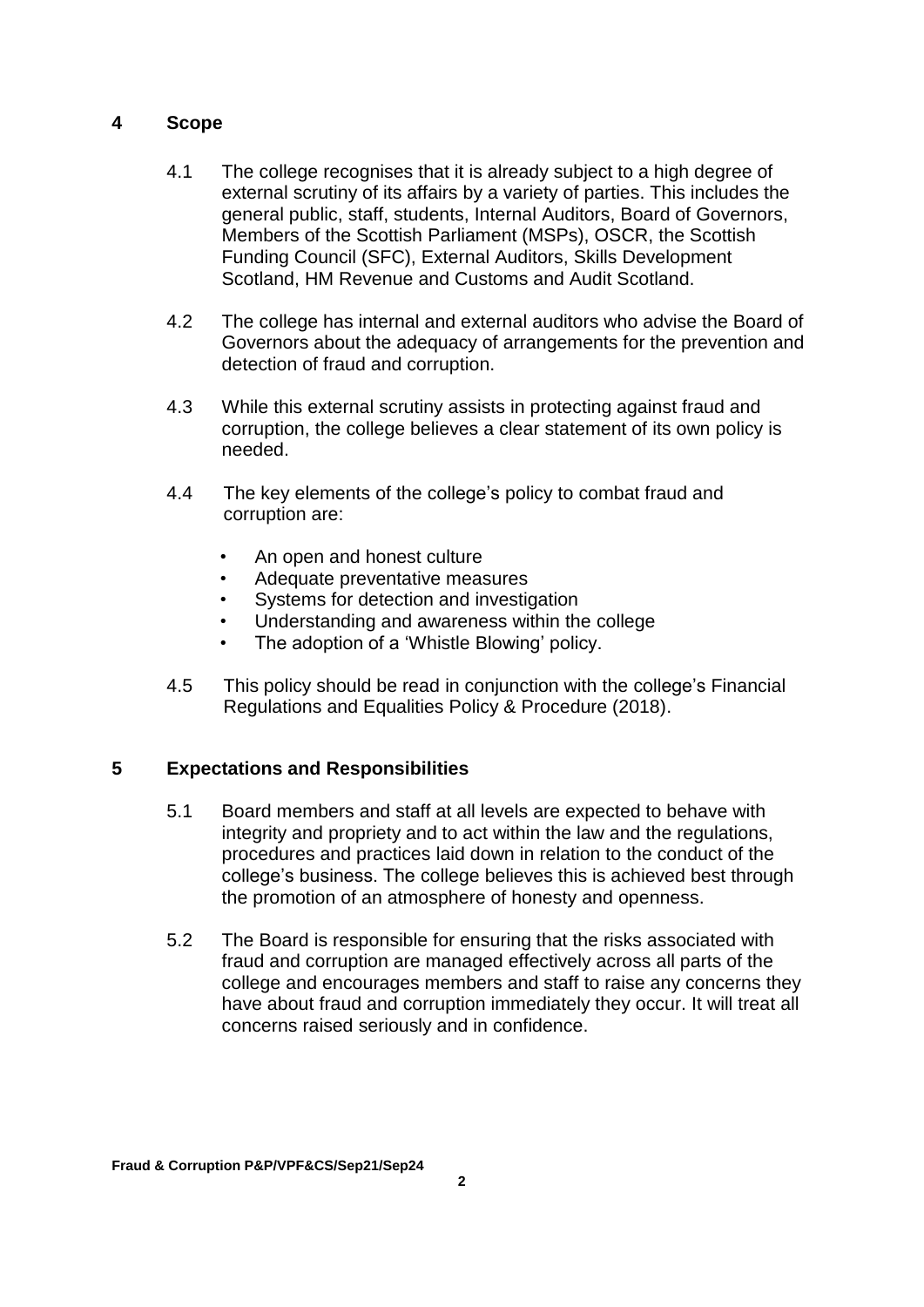#### <span id="page-4-0"></span>**6 Senior Officers**

The college has four senior officers who have particular responsibility for regulating the conduct of the college and its activities. These are:

#### - **Principal and Chief Executive**

Responsible for the overall management and direction of the college and for ensuring adequate resources for services.

### - **Vice Principal, Finance and Corporate Service**

Responsible for the financial management of the college, procurement, student funds, human resources and people development, estates developments, sustainability and health and safety.

### - **Vice Principal, Learning and Attainment**

Responsible for the curriculum portfolio, schools and the Outcome Agreement, quality of the learning experience and University partnerships.

### - **Vice Principal, Performance and Improvement**

Responsible for quality enhancement, business development, commercial activity and information systems and digital infrastructure

### <span id="page-4-1"></span>**7 Making Suspicions Known**

- 7.1 Concerns should be raised with the Vice Principal, Finance and Corporate Services or with any of the above officers in the absence of the Vice Principal, Finance and Corporate Services.
- 7.2 If the concern is thought to involve the Vice Principal, Finance and Corporate Services and/or the Principal the concern should be raised with the Chair of the Audit Committee via a letter addressed to the Secretary to the Board of Governors marked "For the attention of the Chair of the Audit Committee – Private and Confidential – to be opened by the addressee only"
- 7.3 More detailed guidance and advice on how to raise any concerns is contained within the Whistle Blowing Policy.
- 7.4 If anyone feels they are unable to raise their concerns through any of the above routes they may contact 'Public Concern at Work', CAN Mezzanine, 7-14 Great Dover Street, London SE1 4YR (Tel: 020 3117 2520) or email [whistle@pcaw.org.uk.](mailto:whistle@pcaw.org.uk)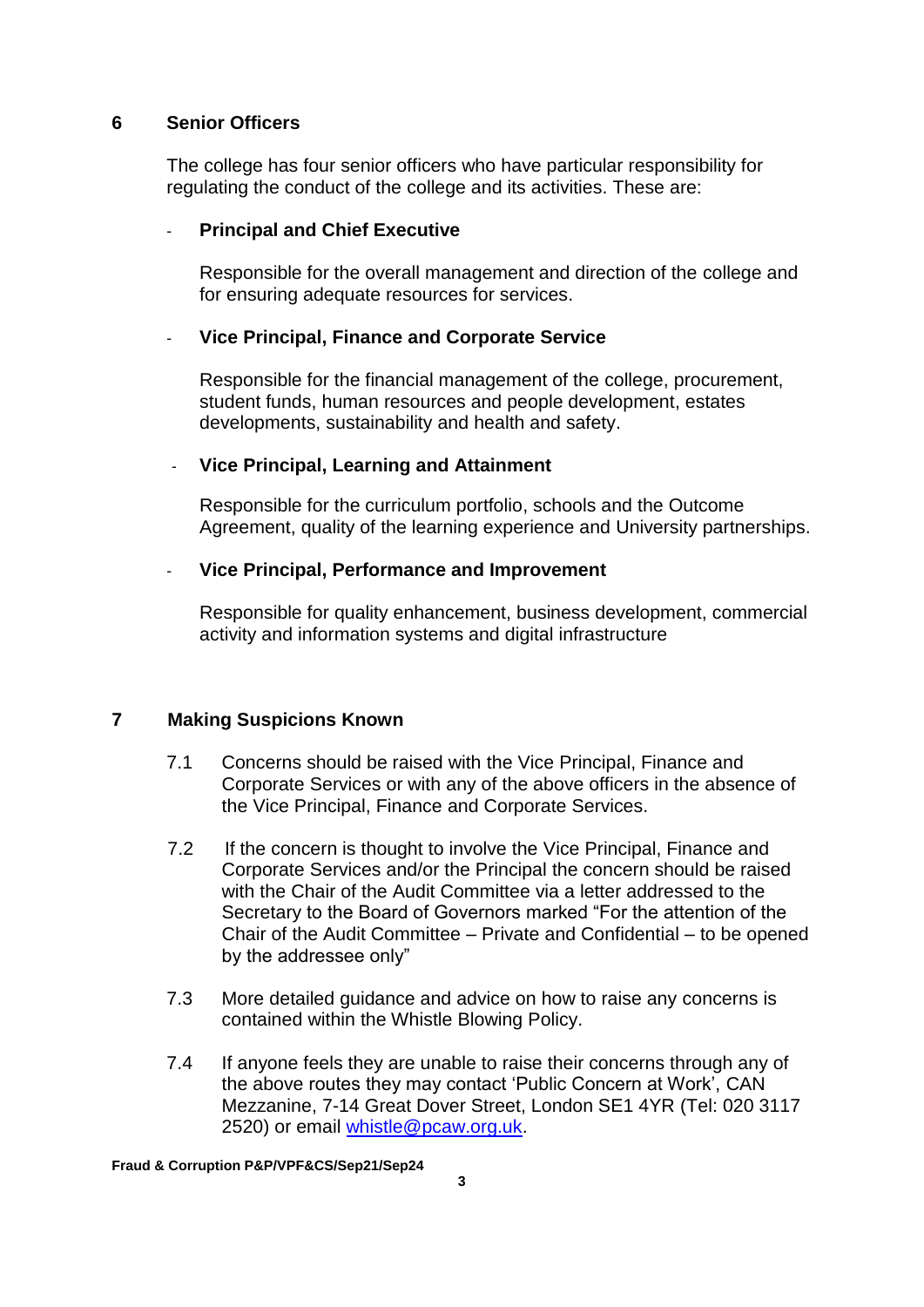# <span id="page-5-0"></span>**8 Prevention**

- 8.1 The adoption of proper and adequate measures to prevent fraud and corruption are the responsibility of the Board, The Principal, Executive Leadership Team, Faculty directors and Heads of service areas. Preventative measures can be classified under two broad headings:
	- 8.1.1 Policies and procedures frameworks and codes
		- All Board members and staff need to be aware of, and have ready access to, the college's agreed policies and procedures e.g. Financial Regulations
		- Standing orders, codes of conduct, and any relevant practice and procedure documents
		- Staff must adhere to all college policies and procedures and any relevant professional codes
		- References will be taken up for all permanent and temporary staff to verify their suitability, honesty and integrity.
	- 8.1.2 Systems
		- The college has, and will maintain in place, systems and procedures which incorporate internal controls, including adequate separation of duties, to ensure that as far as possible, errors, fraud and corruption are prevented.
		- A finance procedure manual details key financial systems and provides guidance, which underpins the college's Financial Regulations.

# 8.1.3 Responsibilities

Directors and heads with responsibility for awarding contracts, making payments, and other financial transactions must ensure they have clear control procedures. It is important that:

- There is adequate separation of duties and proper authorisation processes for payments
- Staff dealing with these procedures are familiar with them.
- Accounting and other records, such as cash balances, bank balances, physical stock counts, are reconciled with the actual position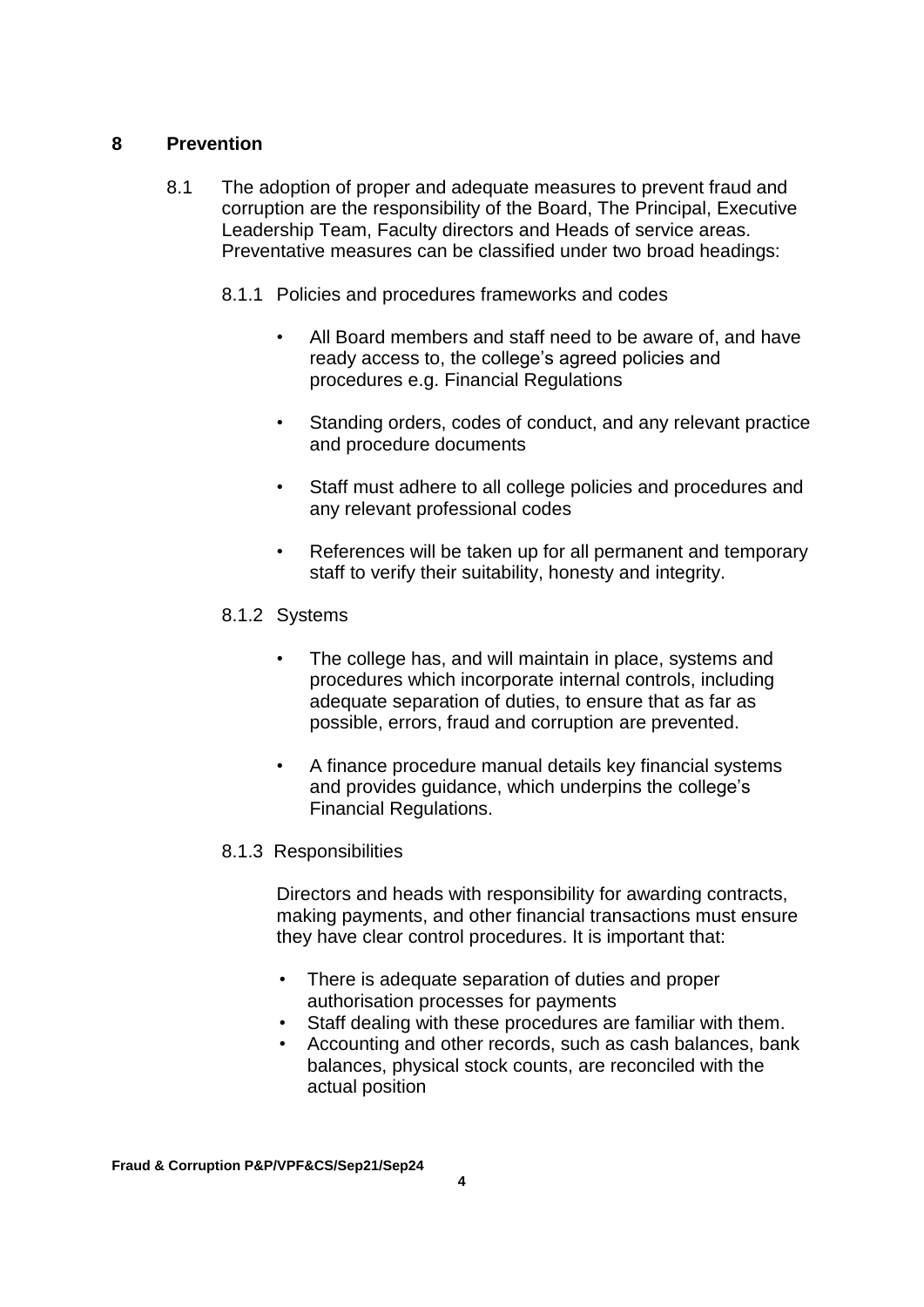Staff who are bankrupt or insolvent are not employed on duties which might permit the misappropriation of public funds.

Directors and heads are responsible for:

- Ensuring that effective internal controls are operating within their areas of responsibility
- Assessing the types of risk involved in the operations for which they are responsible and responding to minimise the opportunity for fraud
- Reporting relevant cases to the Vice Principal Finance & Corporate Services.

Each member of staff is responsible for:

- Acting with propriety in the use of official resources and the handling and use of public funds
- Being alert to the possibility that unusual events or transactions could be indicators of fraud
- Reporting details immediately through the appropriate channel if they suspect that a fraud has been committed or see any suspicious acts or events
- Cooperating fully with whoever is conducting internal checks or reviews or fraud investigations.

# <span id="page-6-0"></span>**9 Identification of Fraud**

External and internal fraud is not always easy to identify. Often suspicion may be raised but it is not acted on and reported. Fraud is often committed where there is:

- Opportunity to commit fraud. This is where internal controls are weak and access to assets and information allows fraud to occur
- Rationalisation that justifies fraudulent behaviour. This can be for a variety of reasons. The Scottish Government has a zero tolerance approach to fraud
- Motivation or a need for committing fraud. This can be for financial reasons or other motivating factors.

### <span id="page-6-1"></span>**10 Danger Signs**

- 10.1 Managers and staff must always be alert to the risk of fraud, theft and corruption. Danger signs of external fraud include:
	- Photocopies of documents when originals would be expected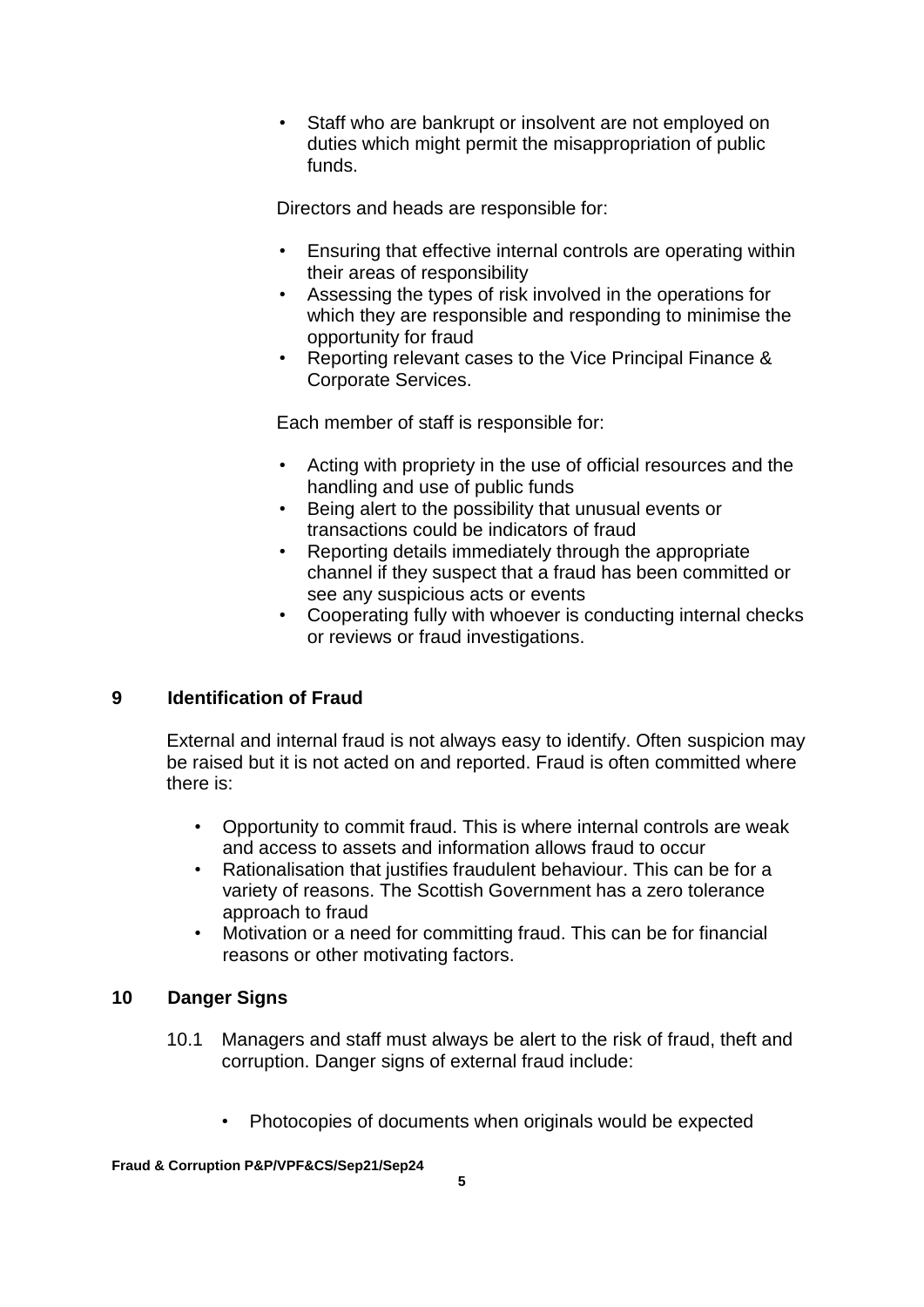- Discrepancies in information e.g. signatures and dates
- Unexpected queries from stakeholders or suppliers e.g. bank account detail changes
- Requests for non-standard types of payment
- Unexpected trends or results e.g. from reconciliations
- 10.2 Danger signs of internal fraud include:
	- Evidence of excessive spending by staff in cash/contract work
	- Inappropriate relationships with suppliers
	- Reluctance of staff to take leave
	- Undue possessiveness of or anomalies between work records
	- Pressure from colleagues to avoid normal control procedures
	- Abnormal travel and subsistence claims, overtime or flexible working hours patterns.

# <span id="page-7-0"></span>**11 Reporting and Investigation**

- 11.1 Concerns should be reported to one of the individuals referred to above or in accordance with the college's Whistle Blowing Policy. A detailed investigation of any concerns raised will be undertaken.
- 11.2 All cases of actual or suspected fraud will be vigorously and promptly investigated and appropriate action will be taken. Police Scotland will be informed where considered appropriate. In addition disciplinary action will be considered not only against those members of staff found to have perpetrated frauds but also against managers whose negligence is held to have facilitated frauds. Both categories of offence can be held to constitute gross misconduct, the penalty for which may include dismissal or summary dismissal.
- 11.3 In the event that fraud is suspected on the part of contractors, employees internally, or by staff involved in agency or contract work on behalf of other bodies, procedures and responsibilities for reporting and initial investigation are the same as for staff. The college will inform and involve employing contractors or agencies when appropriate.
- 11.4 Where corruption is suspected or public funds have been put at risk or lost due to a suspected breakdown of college policies and procedures, the Principal may launch an investigation into the fraud.
- 11.5 In the event of an investigation being undertaken the Principal should inform the Chair of the Board of Governors and Scottish Funding Council if appropriate.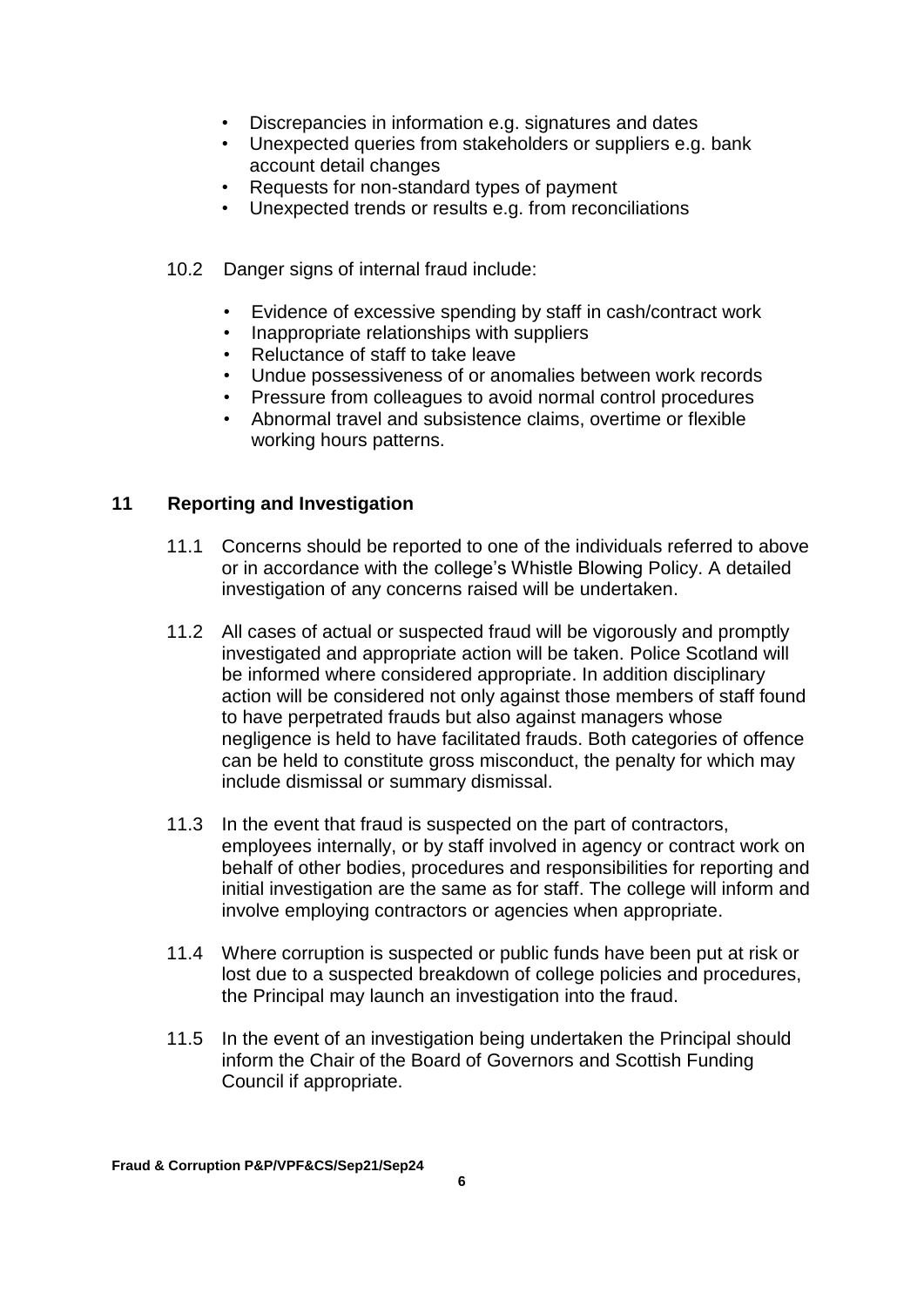- 11.6 Any investigations must be reported at the next Audit Committee meeting and at the audit clearance meeting for the appropriate financial year.
- 11.7 If the impact on the college or its assets is significant, OSCR, the Charity Regulator, should be notified.

#### <span id="page-8-0"></span>**12 Awareness**

- 12.1 The college recognises that the continuing effectiveness of the Fraud and Corruption Policy & Procedures depends largely on the awareness and responsiveness of Board members, staff and students. It is essential that both Board members and staff are made aware of the policy when they join the college and, in addition, have ready access to all other relevant documents, policies and procedures which regulate the college's activities.
- 12.2 Board members and staff will be made aware of the importance the college places on avoiding and preventing fraud and corruption.

#### <span id="page-8-1"></span>**13 Review**

13.1 This policy will be reviewed whenever changes affect it or after three years, whichever is the earlier, by the Vice Principal, Finance and Corporate Services.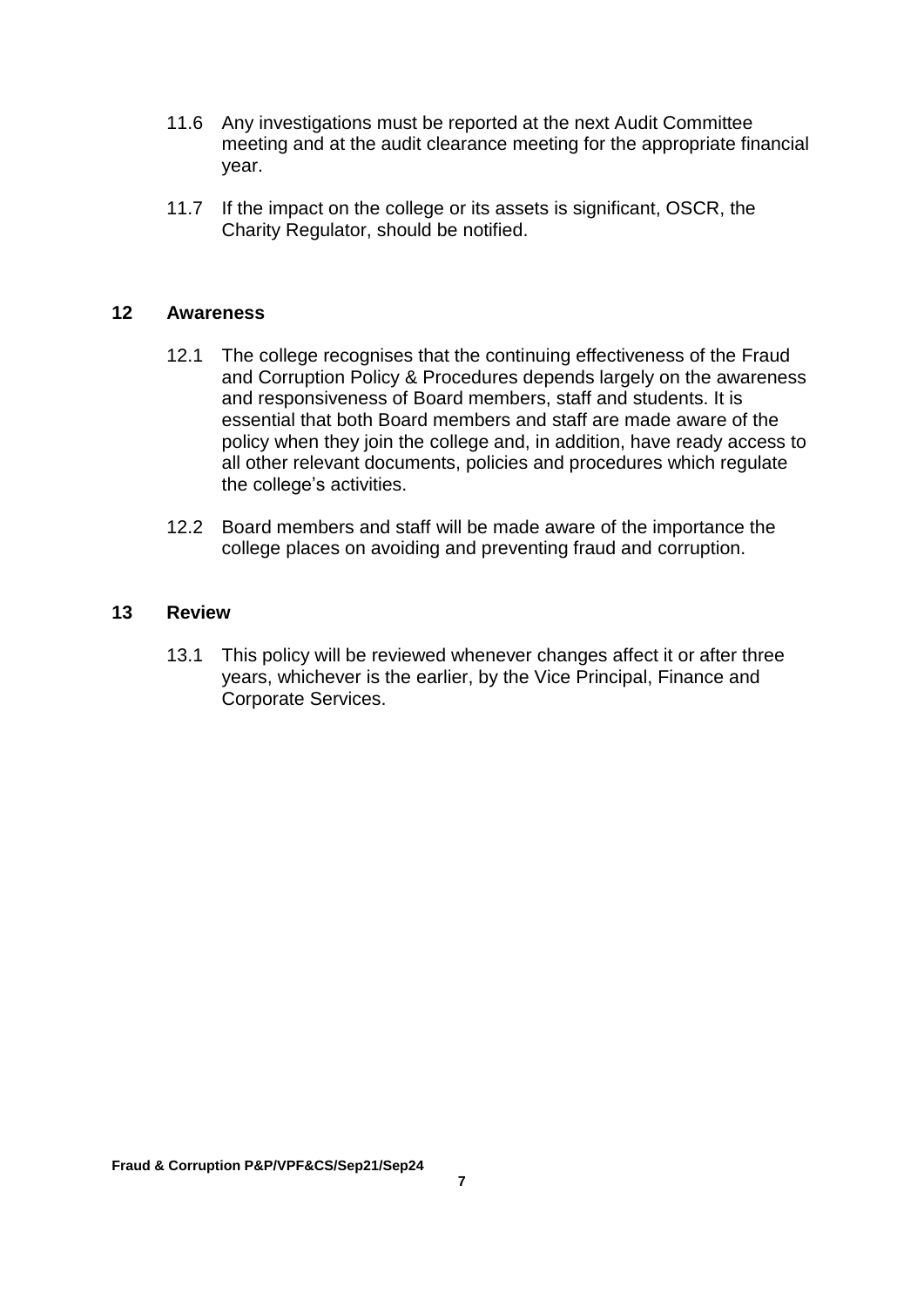# $\mathcal{L}^{\bullet\bullet\bullet\bullet\bullet\bullet}\mathcal{L}^{\bullet\bullet\bullet\bullet\bullet}\mathcal{L}^{\bullet\bullet\bullet\bullet\bullet}\mathcal{L}^{\bullet\bullet\bullet\bullet\bullet}\mathcal{L}^{\bullet\bullet\bullet}\mathcal{L}^{\bullet\bullet\bullet}\mathcal{L}^{\bullet\bullet\bullet}\mathcal{L}^{\bullet\bullet\bullet}\mathcal{L}^{\bullet\bullet\bullet\bullet}\mathcal{L}^{\bullet\bullet\bullet\bullet}\mathcal{L}^{\bullet\bullet\bullet\bullet}\mathcal{L}^{\bullet\bullet\bullet\bullet}\mathcal{L}^{\bullet\bullet\bullet\bullet}\mathcal{L}^{\bullet\bullet\bullet\bullet}\mathcal{L}^{\$ west lothian college

# **West Lothian College Fraud Response Plan**

Author: Jennifer McLaren, Vice Principal, Finance & Curriculum Services

Date: September 2021 (Revised)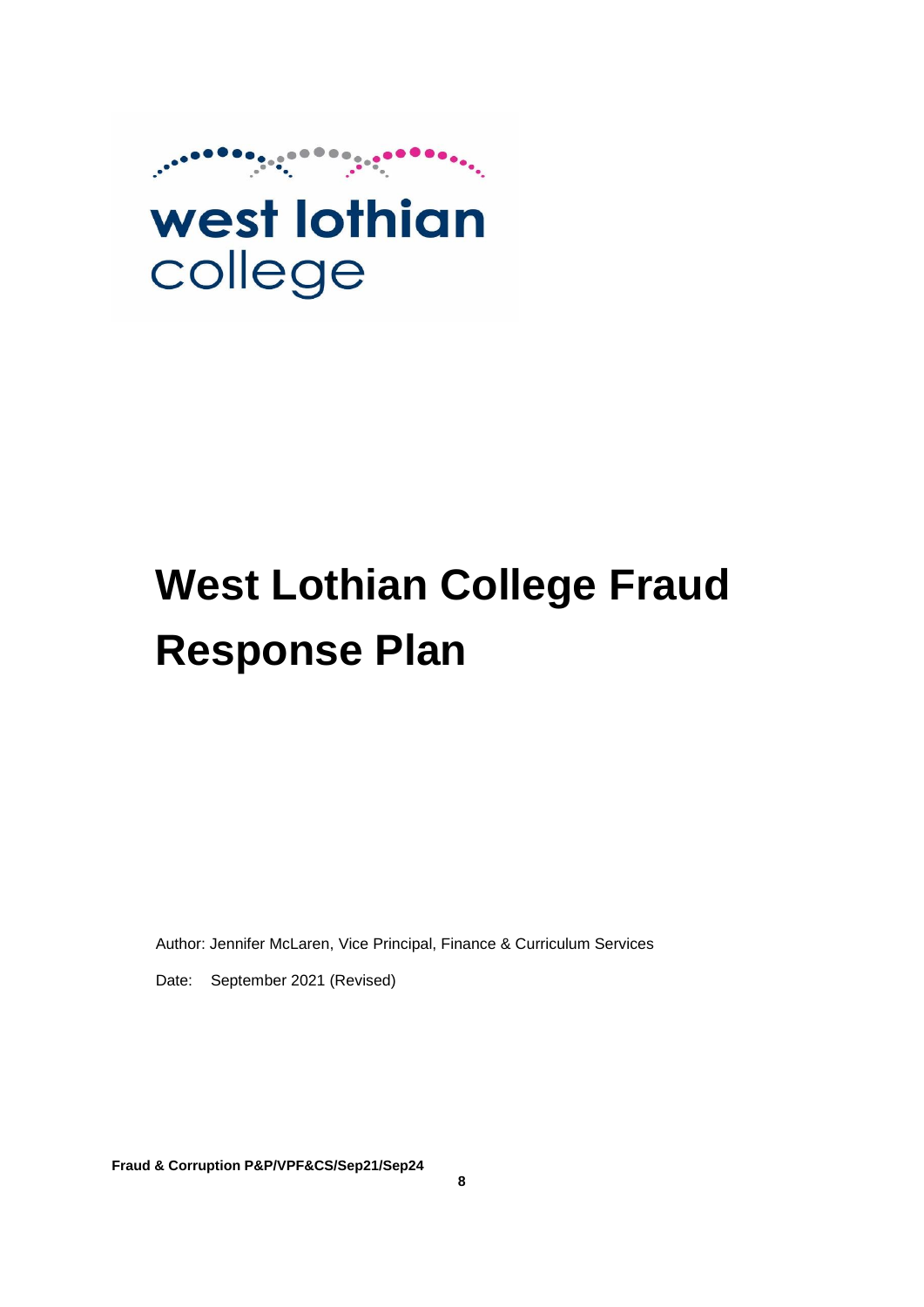#### **Introduction**

The Fraud Response Plan sets out the steps that should be taken in the event that a suspected fraud has taken place. The Response Plan should be read in conjunction with the college's Fraud & Corruption Policy and Procedure.

#### **All Members of Staff**

• Inform the Principal or the Vice Principal, Finance and Corporate Services or in his/her absence a member of the Executive Leadership Team. If the allegation concerns the Vice Principal, Finance and Corporate Services or the Principal contact the Chair of the Audit Committee in writing via the Secretary to the Board to inform that a suspected fraud has taken place and discuss any particular aspect that may require special handling.

#### **Chair of Audit Committee (only where allegation concerns the Principal or Vice Principal Finance and Corporate Services)**

- Consider suspending the person and whether recovery action is required.
- Consider what actions need to be taken to report the fraud to the Police and for them to establish the facts. Engage specialist advice as required.

#### **Executive Leadership Team (all other allegations of suspected fraud)**

- Consider suspending the [person/project/supplier payment] and whether recovery action is required.
- Consider what actions need to be taken to report the fraud to the Police and for them to establish the facts. Engage specialist advice as required.
- In consultation with the Vice Principal, Finance and Corporate Services consider what actions, if any, need to be taken to raise awareness about any wider effects of the alleged/attempted fraud.
- Appoint an Investigation Officer and consider what HR support is required and availability of staff involved in the investigation for statements.
- Vice Principal, Finance and Corporate Services to keep the Executive Leadership Team, including the Principal, updated as appropriate and ensure the Audit Committee is fully appraised of the potential fraud, the potential risk and the actions to be taken.
- In consultation with the Scottish Funding Council, Vice Principal, Finance & Corporate Services to consider losses and special payments implications as set out in the **[Scottish Public Finance Manual](http://www.scotland.gov.uk/Topics/Government/Finance/spfm/lossesetc)**.
- Vice Principal, Finance & Corporate Services to consider reporting requirements in respect of the Financial Memorandum, the Scottish Public Finance Manual and OSCR.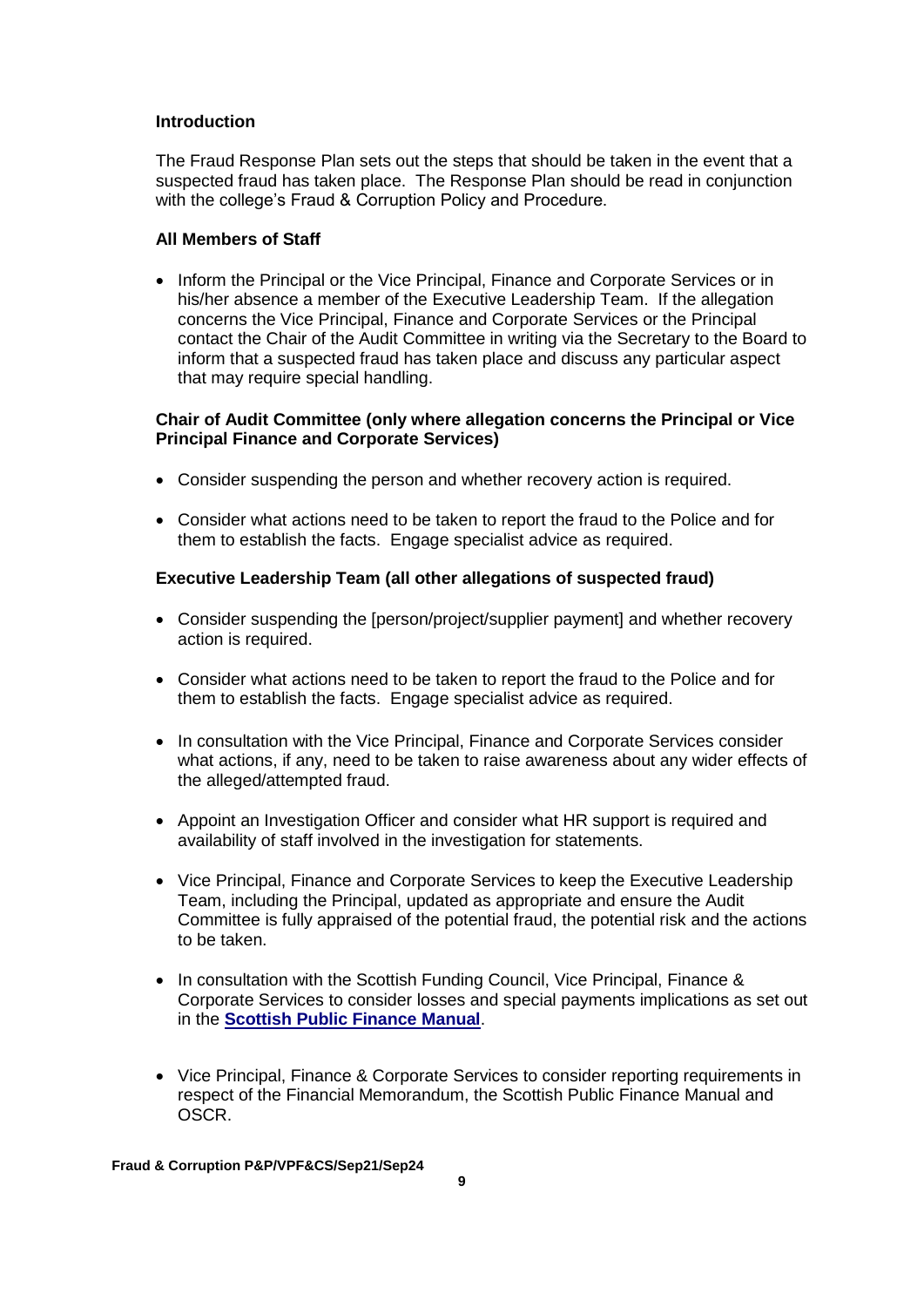$e^{i\frac{e^{i\theta_{1}+\theta_{2}}}{\sqrt{2}}\int_{0}^{1/2}e^{i\theta_{1}+\theta_{2}}\int_{0}^{1/2}e^{i\theta_{2}+\theta_{2}}e_{i}\int_{0}^{1/2}e^{i\theta_{1}+\theta_{2}}e_{i}\int_{0}^{1/2}e^{i\theta_{2}+\theta_{2}}e_{i}\int_{0}^{1/2}e^{i\theta_{1}+\theta_{2}}e_{i}\int_{0}^{1/2}e^{i\theta_{2}+\theta_{2}}e_{i}\int_{0}^{1/2}e^{i\theta_{1}+\theta_{2}}e_{i}\int_{0}^{1/2}e^{i\theta_{$ 

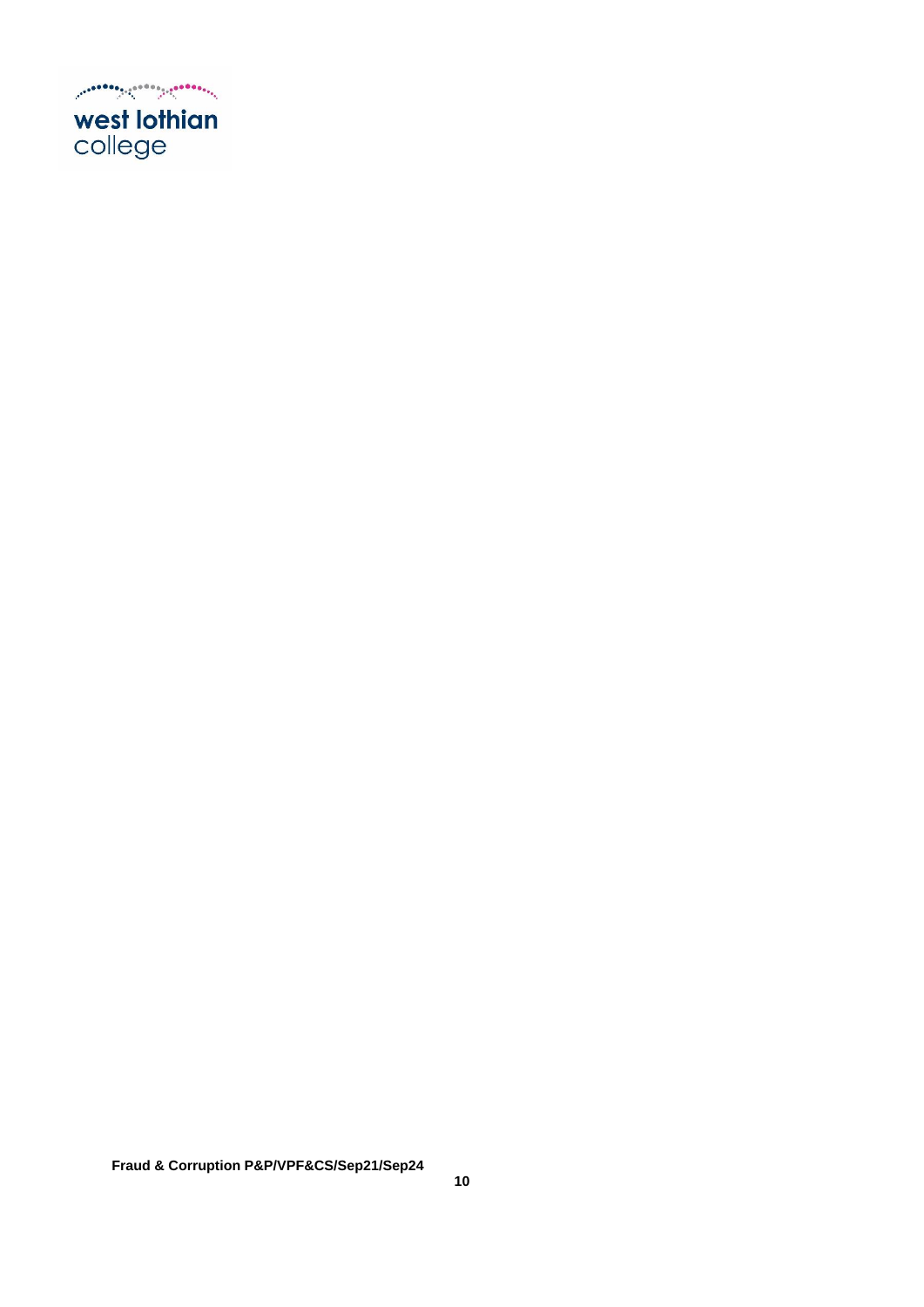# **Equality Impact Assessment**

Before carrying out an EIA, you should familiarise yourself with the college's EIA Policy Statement and Guidance, along with further information and resources which are available on Sharepoint.

EIA covers **strategies**, **policies, procedures, plans, provisions, criteria, functions, practices and activities, including decisions and the delivery of services**, but will be referred to hereinafter as 'policy/practice'.

| <b>Policy/Practice (name or</b><br>brief description):                                                                                                                                                                                  | <b>Fraud &amp; Corruption Policy &amp; Procedures</b> |  |  |  |
|-----------------------------------------------------------------------------------------------------------------------------------------------------------------------------------------------------------------------------------------|-------------------------------------------------------|--|--|--|
| <b>Strategy/Policy includes</b><br><b>Equalities Statement of</b><br>Inclusiveness?                                                                                                                                                     | <b>Yes</b>                                            |  |  |  |
| Reason for Equality Impact Asessment (choose from the following options):                                                                                                                                                               |                                                       |  |  |  |
| Proposed new<br>$\bullet$<br>policy/practice<br>Proposed change to an<br>$\bullet$<br>existing policy/practice<br>Undertaking a review of<br>$\bullet$<br>an existing<br>policy/practice<br>Other (please give<br>$\bullet$<br>detail): | Review of an existing policy                          |  |  |  |
| Person responsible for the policy area or practice:                                                                                                                                                                                     |                                                       |  |  |  |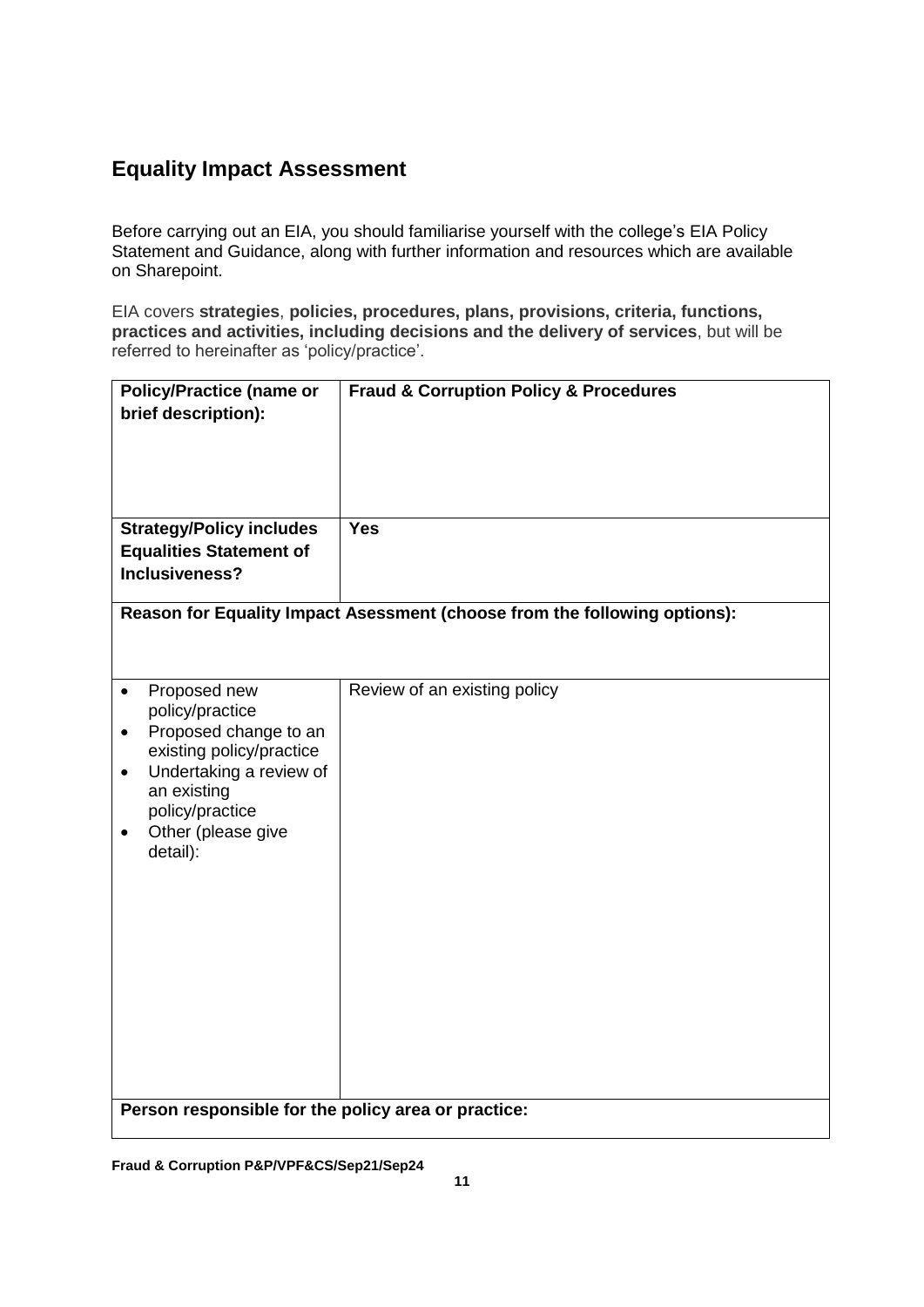| Name:                                                                                                                                                                                                                                                                                          | Jennifer McLaren                                                        |  |  |  |
|------------------------------------------------------------------------------------------------------------------------------------------------------------------------------------------------------------------------------------------------------------------------------------------------|-------------------------------------------------------------------------|--|--|--|
| Job title:                                                                                                                                                                                                                                                                                     | Vice Principal, Finance & Corporate Services                            |  |  |  |
| An Equality Impact Assessment must be carried out if the policy/practice:<br>affects operational or strategic functions of the College<br>$\bullet$<br>is relevant to the promotion of equality (in terms of the Public Sector Equality Duty<br>'needs' as set out in the Policy and Guidance) |                                                                         |  |  |  |
| Why the EIA is being<br>carried out                                                                                                                                                                                                                                                            | The policy directly affects the operational functions of the<br>college |  |  |  |
| <b>Equality Groups</b><br>Relevant to the Policy/Practice, identify which of the undernoted equality groups are<br>impacted upon:                                                                                                                                                              |                                                                         |  |  |  |
| Age<br>$\bullet$<br><b>Disability</b><br>race (including<br>ethnicity and<br>nationality)<br>religion or belief<br>sex<br>sexual orientation<br>gender<br>reassignment<br>pregnancy and<br>maternity<br>marriage or civil<br>partnership                                                       | <b>None</b>                                                             |  |  |  |

# **Record your assessment against the following statements:**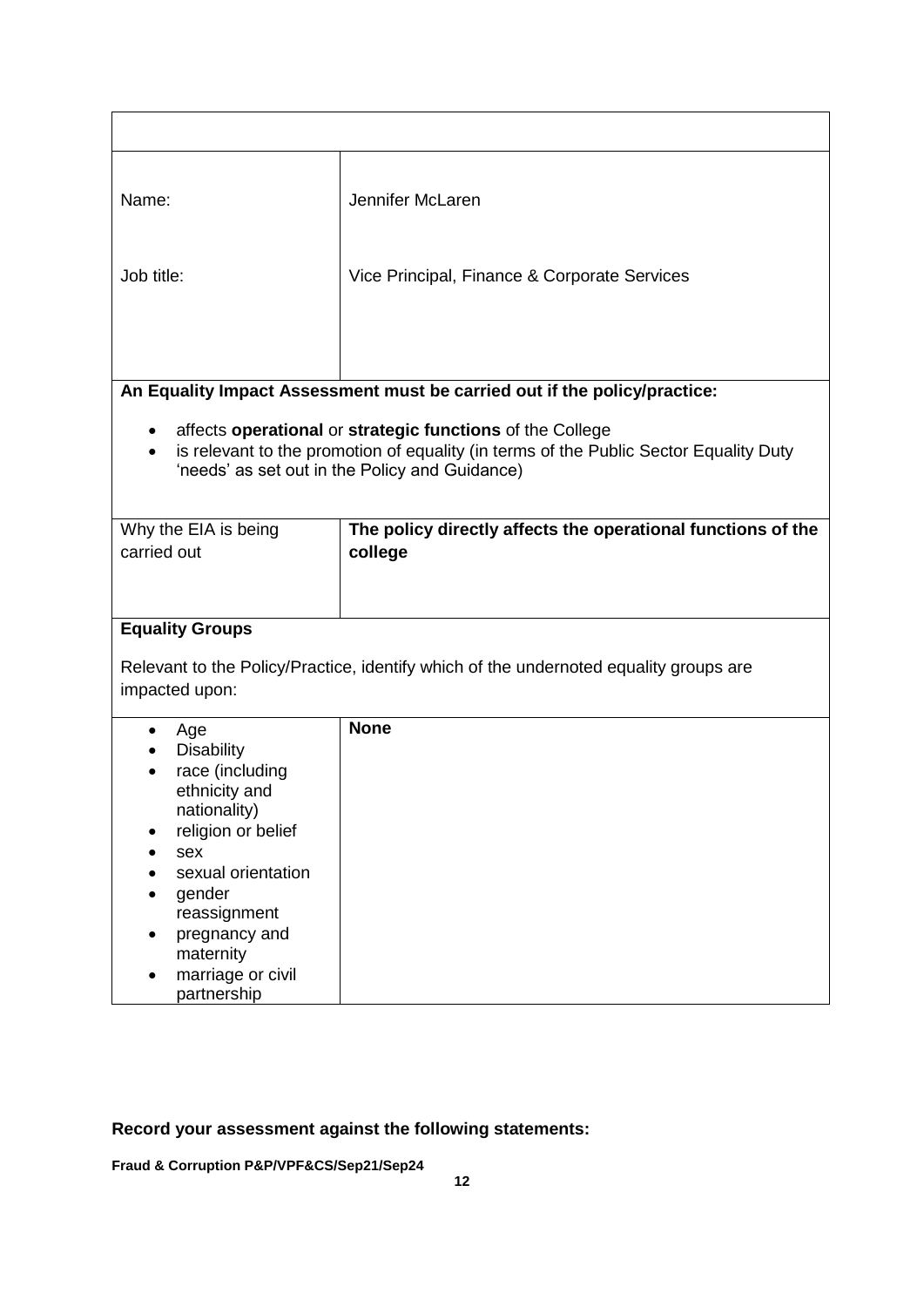| <b>Statement</b>                                                                                                                                                                          | <b>Equality assessment</b>                                                                                                                                                                                          |
|-------------------------------------------------------------------------------------------------------------------------------------------------------------------------------------------|---------------------------------------------------------------------------------------------------------------------------------------------------------------------------------------------------------------------|
| Detail the evidence of the needs of<br>the identified equality groups and<br>any gaps in information                                                                                      | The purpose of the Policy is to communicate the<br>college policy and procedures for the avoidance of<br>fraud and corruption. There are no identified needs<br>or missing gaps in relation to the equality groups. |
| Will application of this<br>policy/practice lead to<br>discrimination (direct or indirect),<br>harassment, victimisation, less<br>favourable treatment for particular<br>equality groups? | No.                                                                                                                                                                                                                 |
| If yes, how will the policy/practice<br>be changed to contribute to<br>advancing equality of opportunity                                                                                  | $N/A$ .                                                                                                                                                                                                             |
| State how this policy/practice will<br>foster good relations:                                                                                                                             | The Policy ensures consistent practice is applied so<br>that there is no less favourable treatment for<br>particular equality groups.                                                                               |
| Will the policy/practice create any<br>barriers for any other groups?                                                                                                                     | <b>No</b>                                                                                                                                                                                                           |
| If yes, how will the policy/practice<br>be changed to contribute to<br>advancing equality of opportunity                                                                                  | <b>No</b>                                                                                                                                                                                                           |
| Which equality groups or<br>communities have been consulted<br>in the development and review of<br>this policy/practice?                                                                  | The Executive Leadership Team was consulted<br>during the review process.                                                                                                                                           |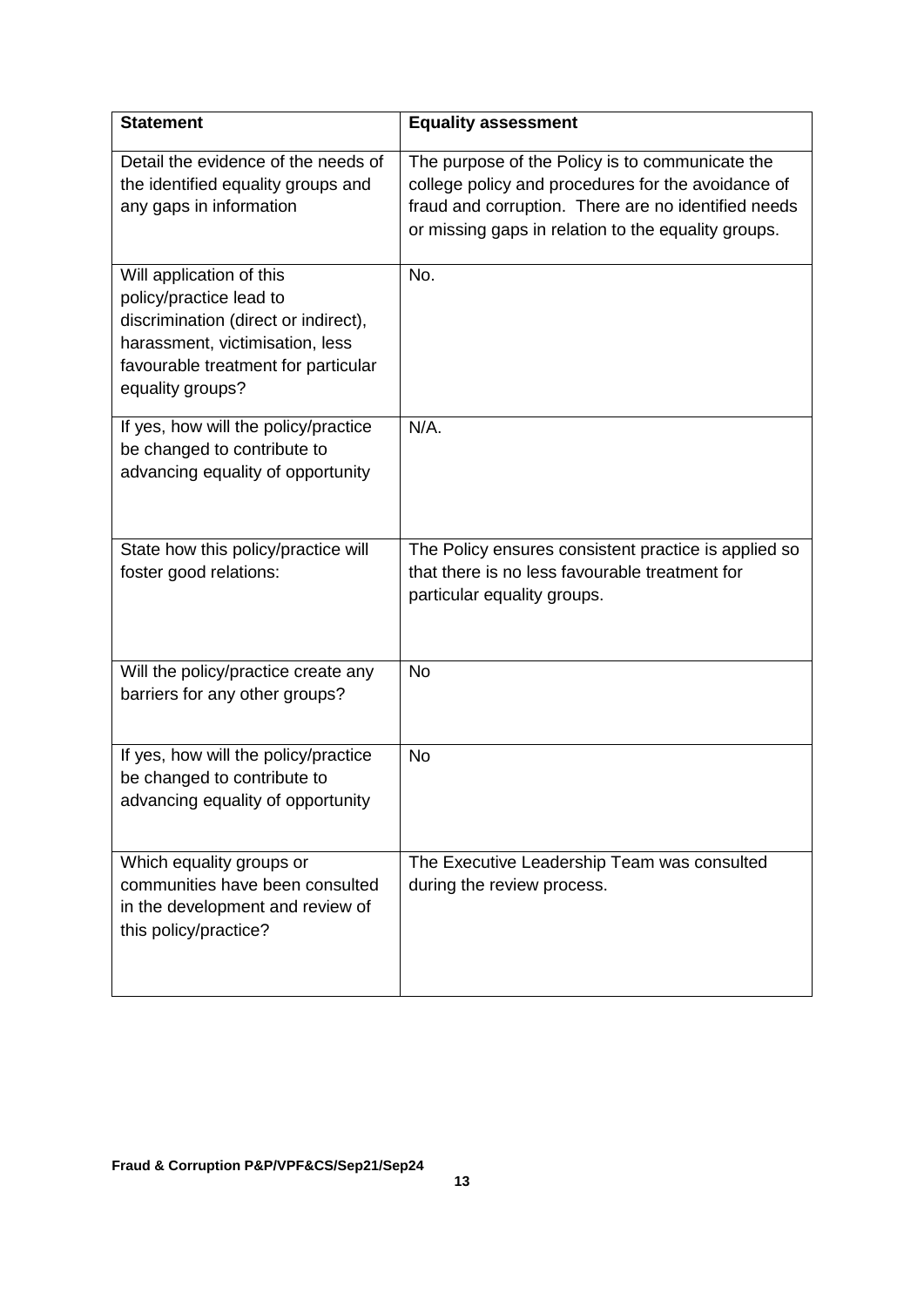# **Equality Impact Assessment Outcome**

Select one of the four options below to indicate how the development/review of the policy/practice will be progressed and state the rationale for the decision. (Delete the options that do not apply):

| <b>Option 1:</b> No change required – the<br>assessment is that the policy/practice<br>is/will be robust.                                                                   | <b>Option 1</b>                                                                       |
|-----------------------------------------------------------------------------------------------------------------------------------------------------------------------------|---------------------------------------------------------------------------------------|
| <b>Option 2:</b> Adjust the policy or<br>practice – this involves taking steps to<br>remove any barriers, to better<br>advance equality and/or to foster<br>good relations. |                                                                                       |
| Option 3: Continue the policy or<br>practice despite the potential for<br>adverse impact, and which can be<br>mitigated                                                     |                                                                                       |
| <b>Option 4:</b> Stop the policy or practice<br>as there are adverse effects cannot<br>be prevented/mitigated against.                                                      |                                                                                       |
| <b>Monitoring</b>                                                                                                                                                           |                                                                                       |
| When will the policy/practice next be<br>reviewed?                                                                                                                          | The Policy is reviewed every three years or<br>whenever change affects any part of it |